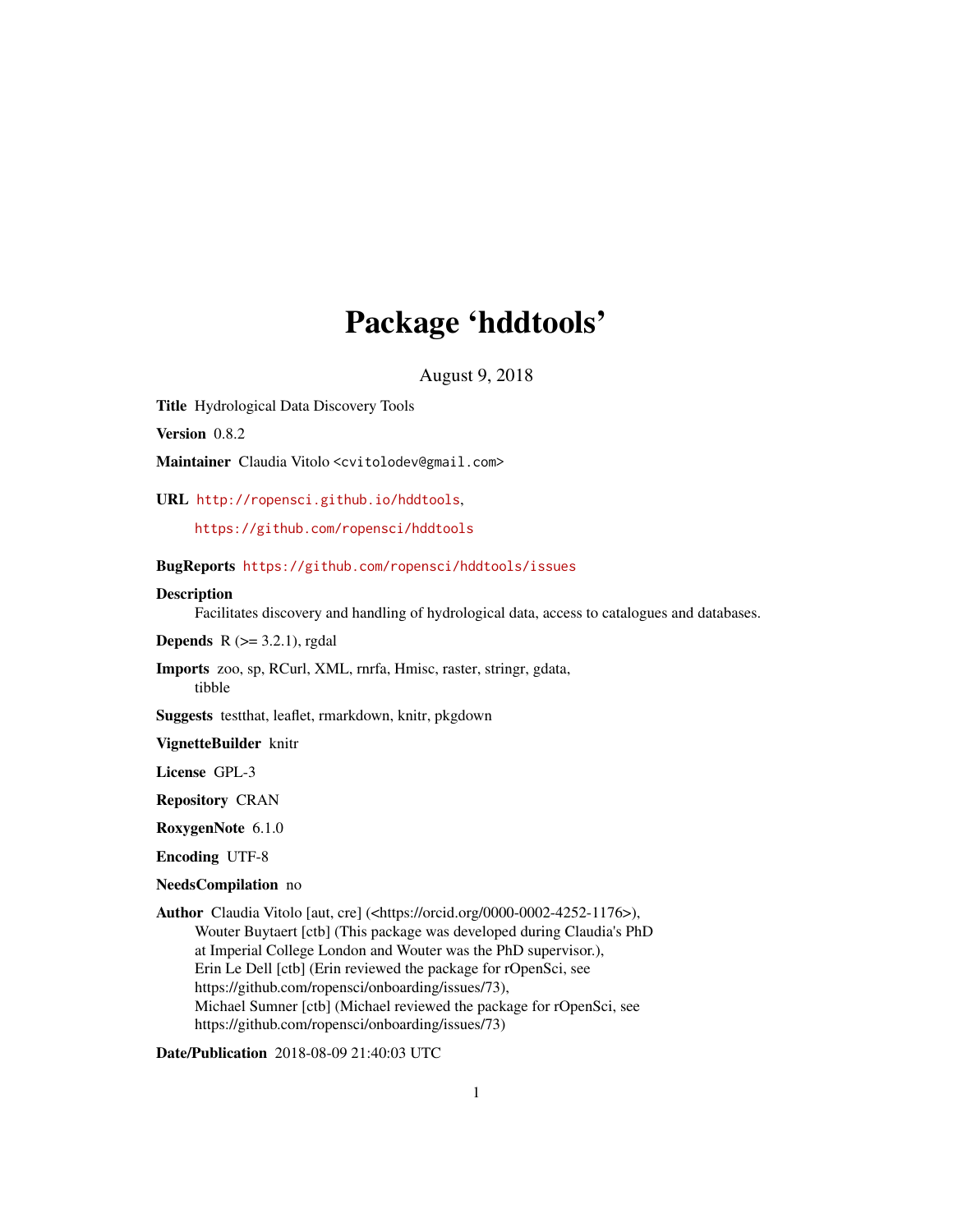# <span id="page-1-0"></span>R topics documented:

|       | $\overline{3}$ |
|-------|----------------|
|       | $\overline{4}$ |
|       | -6             |
|       | -7             |
|       | - 8            |
|       |                |
|       |                |
|       |                |
|       |                |
|       |                |
|       |                |
|       |                |
|       |                |
|       |                |
|       |                |
|       |                |
| Index | 20             |

bboxSpatialPolygon *Convert a bounding box to a SpatialPolygons object Bounding box is first created (in lat/lon) then projected if specified*

# Description

Convert a bounding box to a SpatialPolygons object Bounding box is first created (in lat/lon) then projected if specified

# Usage

```
bboxSpatialPolygon(boundingbox, proj4stringFrom = NULL,
 proj4stringTo = NULL)
```
# Arguments

|                 | boundingbox | Bounding box: a 2x2 numerical matrix of lat/lon coordinates                                |  |
|-----------------|-------------|--------------------------------------------------------------------------------------------|--|
| proj4stringFrom |             |                                                                                            |  |
|                 |             | Projection string for the current bounding box coordinates (defaults to lat/lon,<br>WGS84) |  |
|                 |             | projection of NULL to not project                                                          |  |

# Value

A SpatialPolygons object of the bounding box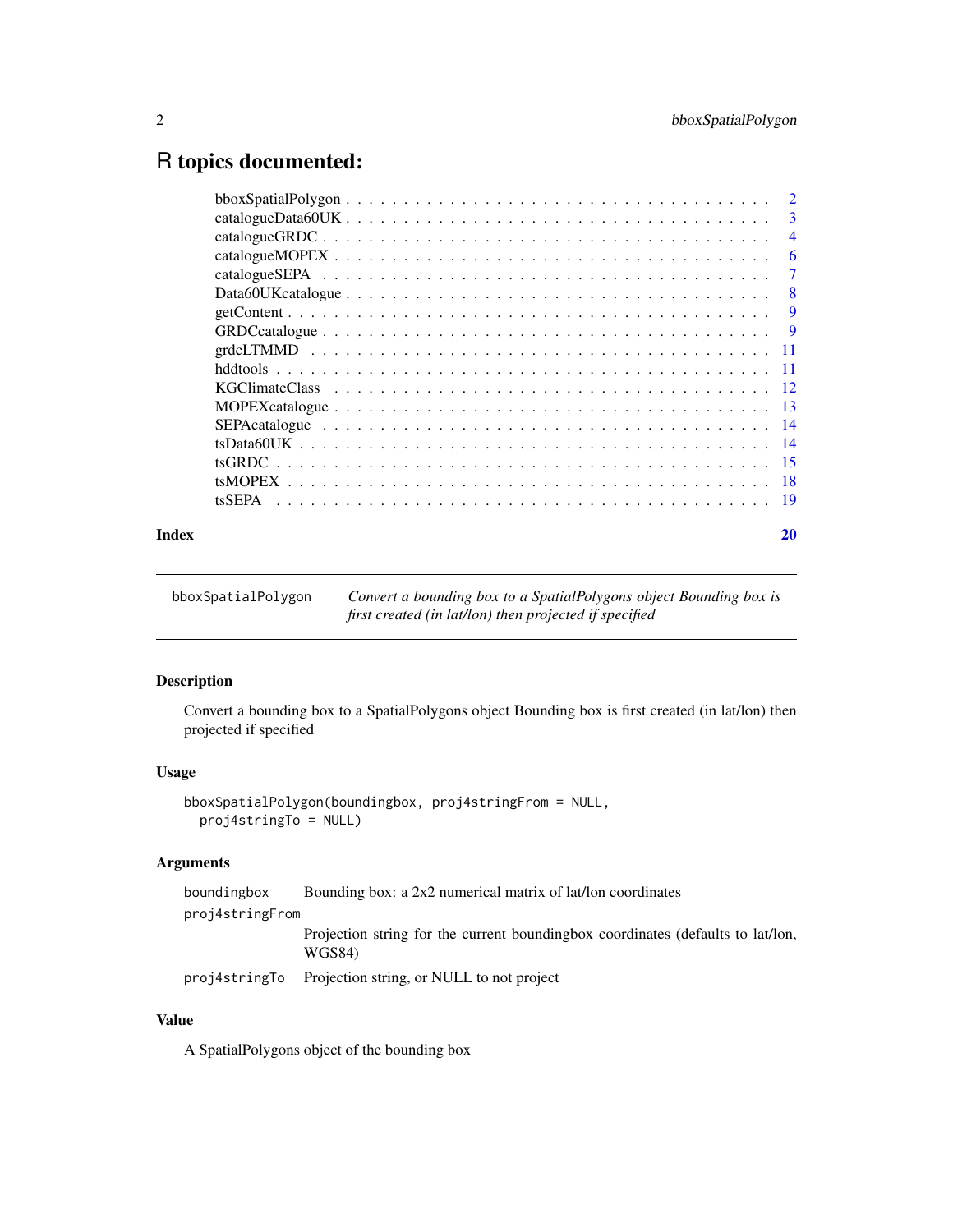# <span id="page-2-0"></span>catalogueData60UK 3

# References

<http://gis.stackexchange.com/questions/46954/clip-spatial-object-to-bounding-box-in-r>

### Examples

```
## Not run:
 boundingbox <- raster::extent(-180, +180, -50, +50)
 bbSP <- bboxSpatialPolygon(boundingbox = boundingbox)
```
## End(Not run)

catalogueData60UK *Data source: Data60UK catalogue*

#### Description

This function interfaces the Data60UK database catalogue (available from http://nrfaapps.ceh.ac.uk/datauk60/data.html) containing 61 datasets. Dataset catalogue is available from [http://nrfaapps.ceh.ac.uk/datauk6](http://nrfaapps.ceh.ac.uk/datauk60/data.html)0/ [data.html](http://nrfaapps.ceh.ac.uk/datauk60/data.html).

# Usage

```
catalogueData60UK(areaBox = NULL, columnName = NULL,
  columnValue = NULL, useCachedData = TRUE)
```
# Arguments

| areaBox       | bounding box, a list made of 4 elements: minimum longitude (lonMin), mini-<br>mum latitude (latMin), maximum longitude (lonMax), maximum latitude (lat-<br>Max) |
|---------------|-----------------------------------------------------------------------------------------------------------------------------------------------------------------|
| columnName    | name of the column to filter                                                                                                                                    |
| columnValue   | value to look for in the column named columnName                                                                                                                |
| useCachedData | logical, set to TRUE to use cached data, set to FALSE to retrieve data from<br>online source. This is TRUE by default.                                          |

#### Value

This function returns a data frame made of 61 rows (gauging stations) and 6 columns: "id" (hydrometric reference number), "River", "Location", "gridReference", "Latitude", "Longitude".

#### Author(s)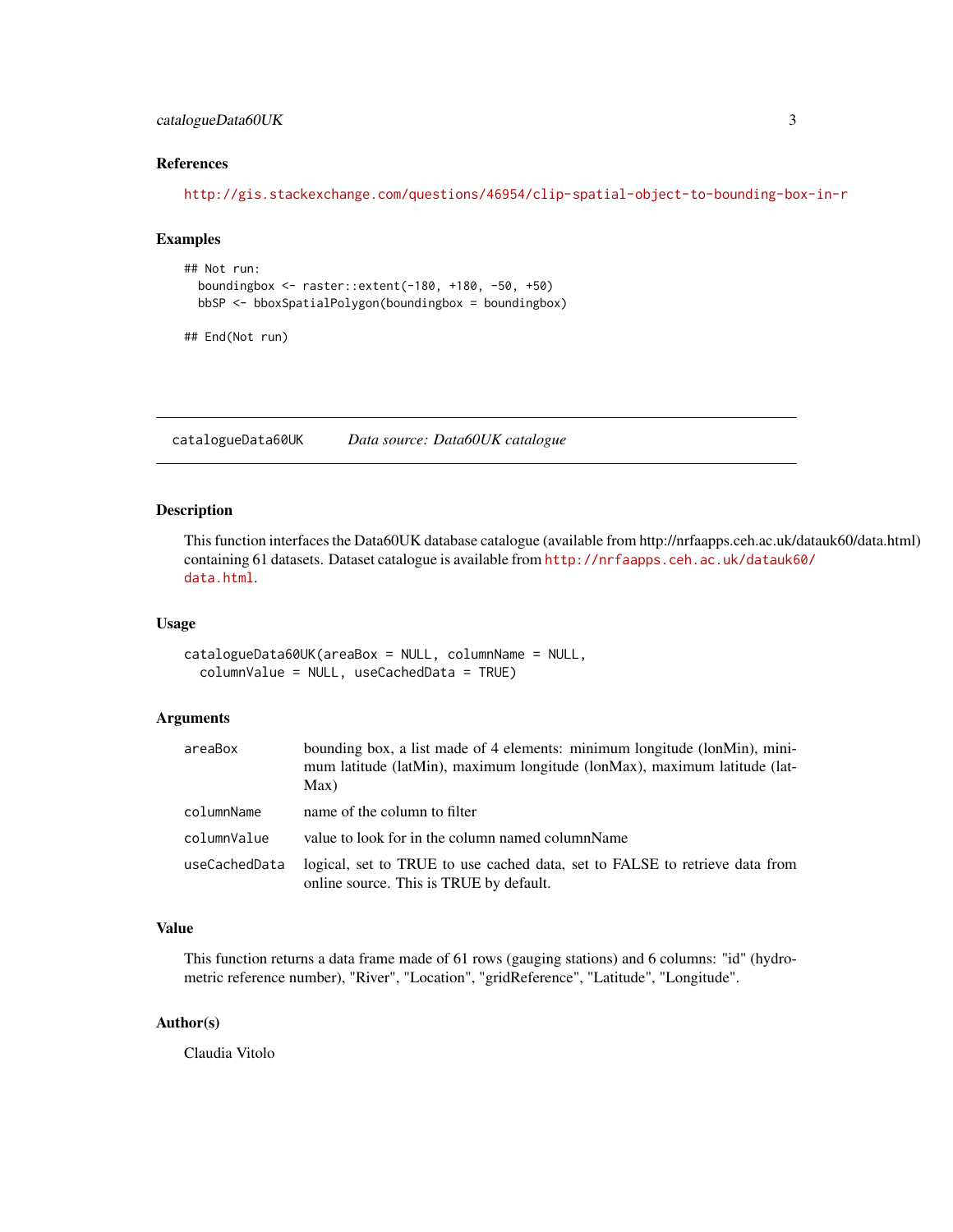# Examples

```
## Not run:
 # Retrieve the whole catalogue
 Data60UK_catalogue_all <- catalogueData60UK()
 # Filter the catalogue based on a bounding box
 areaBox <- raster::extent(-4, -2, +52, +53)
 Data60UK_catalogue_bbox <- catalogueData60UK(areaBox)
 # Filter the catalogue based on an ID
 Data60UK_catalogue_ID <- catalogueData60UK(columnName = "stationID",
                                             columnValue = "62001")
## End(Not run)
```
catalogueGRDC *Data source: Global Runoff Data Centre catalogue*

# Description

This function interfaces the Global Runoff Data Centre database which provides river discharge data for about 9000 sites over 157 countries.

# Usage

```
catalogueGRDC(areaBox = NULL, columnName = NULL, columnValue = NULL,
  useCachedData = TRUE)
```
# Arguments

| areaBox       | bounding box, a list made of 4 elements: minimum longitude (lonMin), mini-<br>mum latitude (latMin), maximum longitude (lonMax), maximum latitude (lat-<br>Max) |
|---------------|-----------------------------------------------------------------------------------------------------------------------------------------------------------------|
| columnName    | name of the column to filter                                                                                                                                    |
| columnValue   | value to look for in the column named columnName                                                                                                                |
| useCachedData | logical, set to TRUE to use cached data, set to FALSE to retrive data from online<br>source. This is TRUE by default.                                           |

#### Value

This function returns a data frame made of 9481 rows (gauging stations, as per October 2017) and 26 columns:

- grdc\_no: GRDC station number
- wmo\_reg: WMO region
- sub\_reg: WMO subregion

<span id="page-3-0"></span>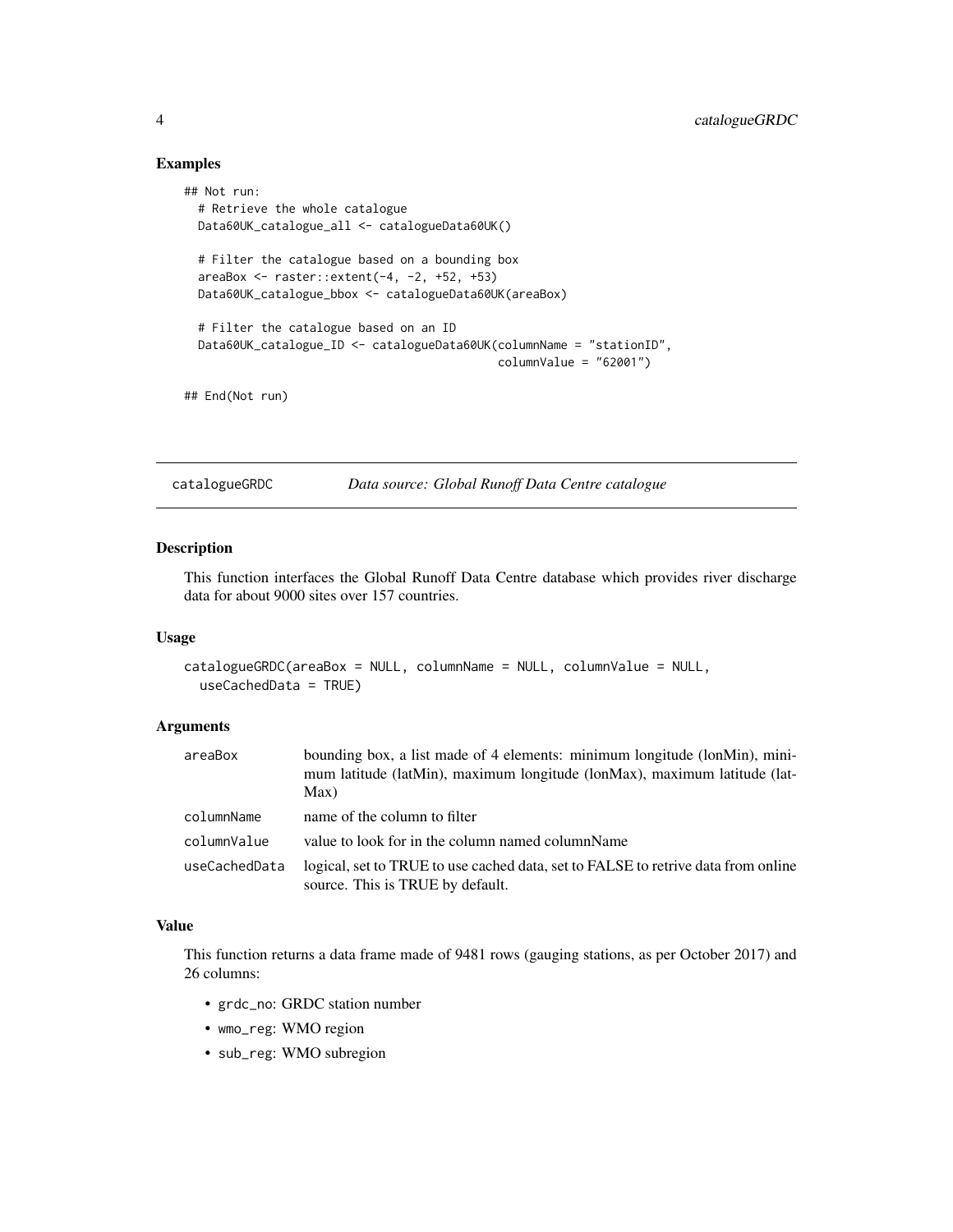### catalogueGRDC 5

- nat\_id: national station ID
- river: river name
- station: station name
- country\_code: country code (ISO 3166)
- lat: latitude, decimal degree
- long: longitude, decimal degree
- area: catchment size, km2
- altitude: height of gauge zero, m above sea level
- ds\_stat\_no: GRDC station number of next downstream GRDC station
- d\_start: daily data available from year
- d\_end: daily data available until year
- d\_yrs: length of time series, daily data
- d\_miss: percentage of missing values (daily data)
- m\_start: monthly data available from
- m\_end: monthly data available until
- m\_yrs: length of time series, monthly data
- m\_miss: percentage of missing values (monthly data)
- t\_start: earliest data available
- t\_end: latest data available
- t\_yrs: maximum length of time series, daily and monthly data
- lta\_discharge: mean annual streamflow, m3/s
- r\_volume\_yr: mean annual volume, km3
- r\_height\_yr: mean annual runoff depth, mm

#### Author(s)

Claudia Vitolo

```
## Not run:
 # Retrieve the whole catalogue
 GRDC_catalogue_all <- catalogueGRDC()
```

```
# Define a bounding box
areaBox <- raster::extent(-3.82, -3.63, 52.41, 52.52)
# Filter the catalogue based on bounding box
GRDC_catalogue_bbox <- catalogueGRDC(areaBox = areaBox)
```

```
# Get only catchments with area above 5000 Km2
GRDC_catalogue_area <- catalogueGRDC(columnName = "area",
                                    columnValue = ">= 5000")
```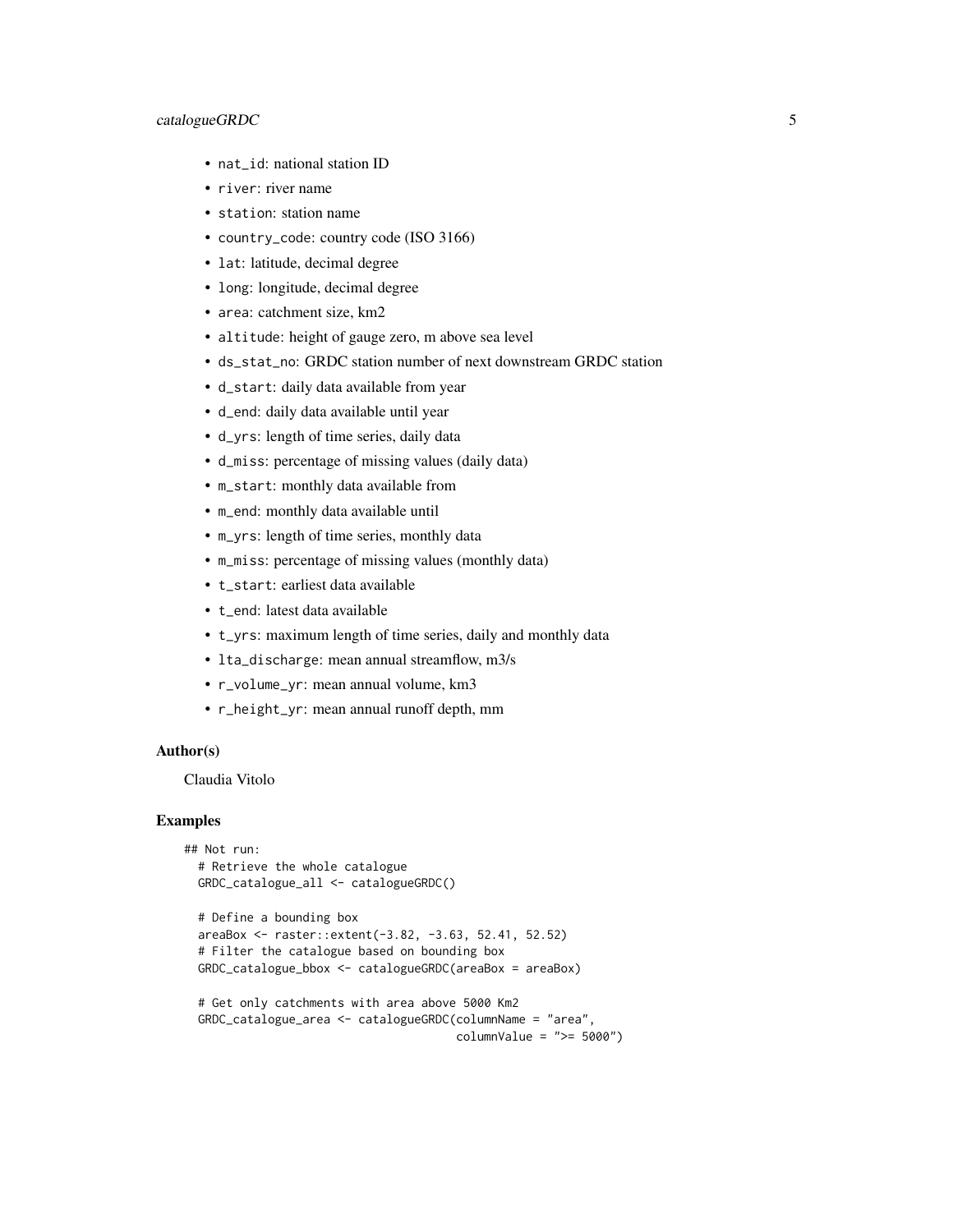```
6 catalogueMOPEX
```

```
# Get only catchments within river Thames
GRDC_catalogue_river <- catalogueGRDC(columnName = "river",
                                      columnValue = "Thames")
```
## End(Not run)

catalogueMOPEX *Data source: MOPEX catalogue*

# Description

This function interfaces the MOPEX database catalogue (available from [ftp://hydrology.nws.](ftp://hydrology.nws.noaa.gov/pub/gcip/mopex/US_Data/) [noaa.gov/pub/gcip/mopex/US\\_Data/](ftp://hydrology.nws.noaa.gov/pub/gcip/mopex/US_Data/)) containing 438 daily datasets.

#### Usage

```
catalogueMOPEX(areaBox = NULL, columnName = NULL, columnValue = NULL,
 useCachedData = TRUE)
```
# Arguments

| areaBox       | bounding box, a list made of 4 elements: minimum longitude (lonMin), mini-<br>mum latitude (latMin), maximum longitude (lonMax), maximum latitude (lat-<br>Max) |
|---------------|-----------------------------------------------------------------------------------------------------------------------------------------------------------------|
| columnName    | name of the column to filter                                                                                                                                    |
| columnValue   | value to look for in the column named columnName                                                                                                                |
| useCachedData | logical, set to TRUE to use cached data, set to FALSE to retrive data from online<br>source. This is TRUE by default.                                           |

# Value

This function returns a data frame made of 431 rows (gauging stations) and 12 columns containing stations metadata.

### Author(s)

Claudia Vitolo

```
## Not run:
 # Retrieve the MOPEX catalogue
 MOPEX_catalogue_all <- catalogueMOPEX()
 # Define a bounding box
 areaBox <- raster::extent(-95, -92, 37, 41)
 # Filter the catalogue based on bounding box
```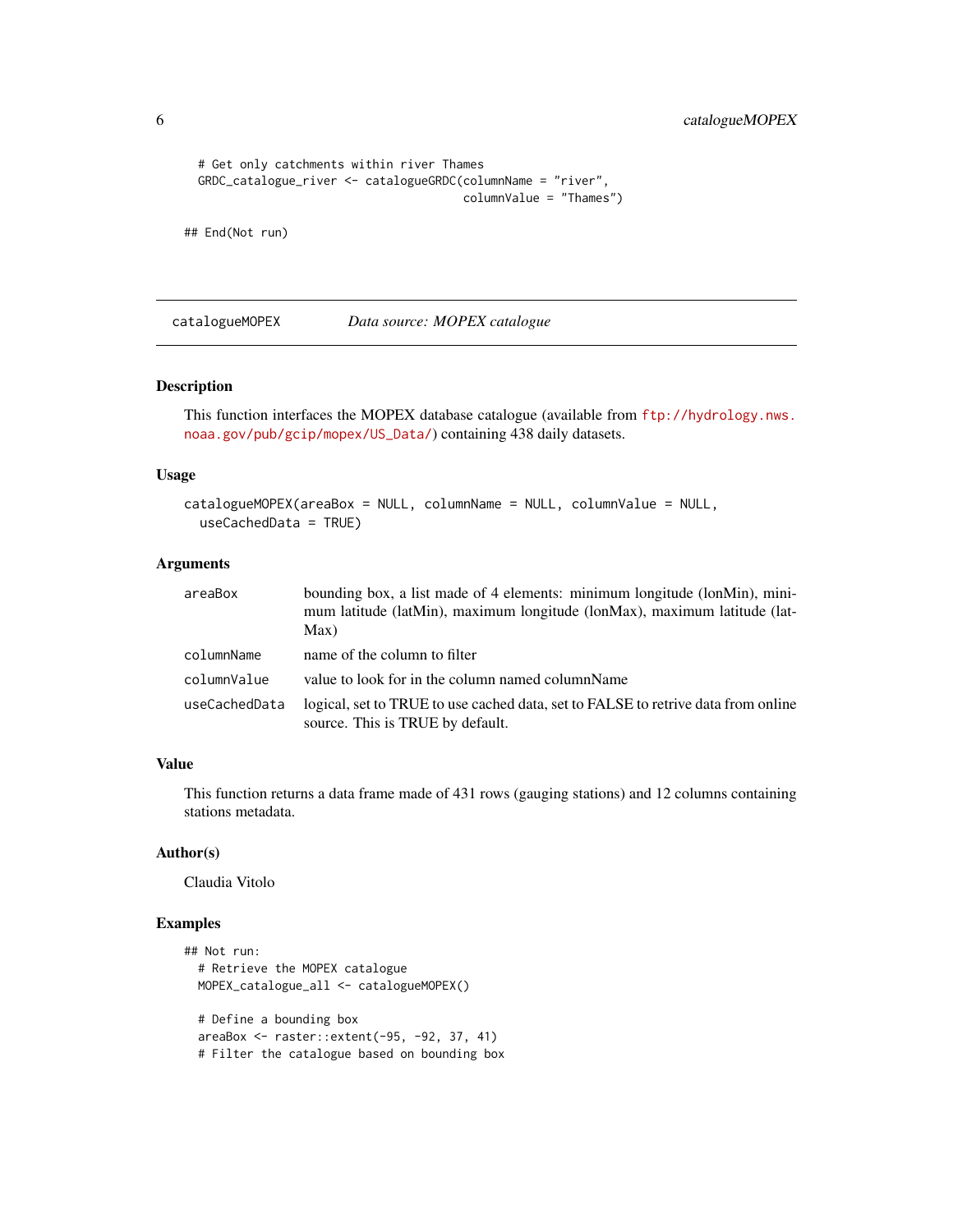```
MOPEX_catalogue_bbox <- catalogueMOPEX(areaBox = areaBox)
# Get only catchments within NC
MOPEX_catalogue_state <- catalogueMOPEX(columnName = "state",
                                        columnValue = "NC")
```
## End(Not run)

catalogueSEPA *Data source: SEPA catalogue*

#### Description

This function provides an unofficial SEPA database catalogue of river level data (available from http://pennine.ddns.me.uk/riverlevels/ConciseList.html) containing info for 1752 stations. Some are NRFA stations.

#### Usage

```
catalogueSEPA(columnName = NULL, columnValue = NULL,
  useCachedData = TRUE)
```
#### **Arguments**

| columnName  | name of the column to filter                                                                                                        |
|-------------|-------------------------------------------------------------------------------------------------------------------------------------|
| columnValue | value to look for in the column named columnName                                                                                    |
|             | useCachedData logical, set to TRUE to use cached data, set to FALSE to retrive data from online<br>source. This is TRUE by default. |

# Value

This function returns a data frame made of a maximum of 830 rows (stations) and 8 columns: "id-NRFA","aspxpage", "stationId", "River", "Location", "GridRef", "Operator" and "CatchmentArea(km2)". Column idNRFA shows the National River Flow Archive station id. Column "aspxpage" returns the Environment Agency gauges id. The column "stationId" is the id number used by SEPA. Use the stationId to retrieve the time series of water levels.

# Author(s)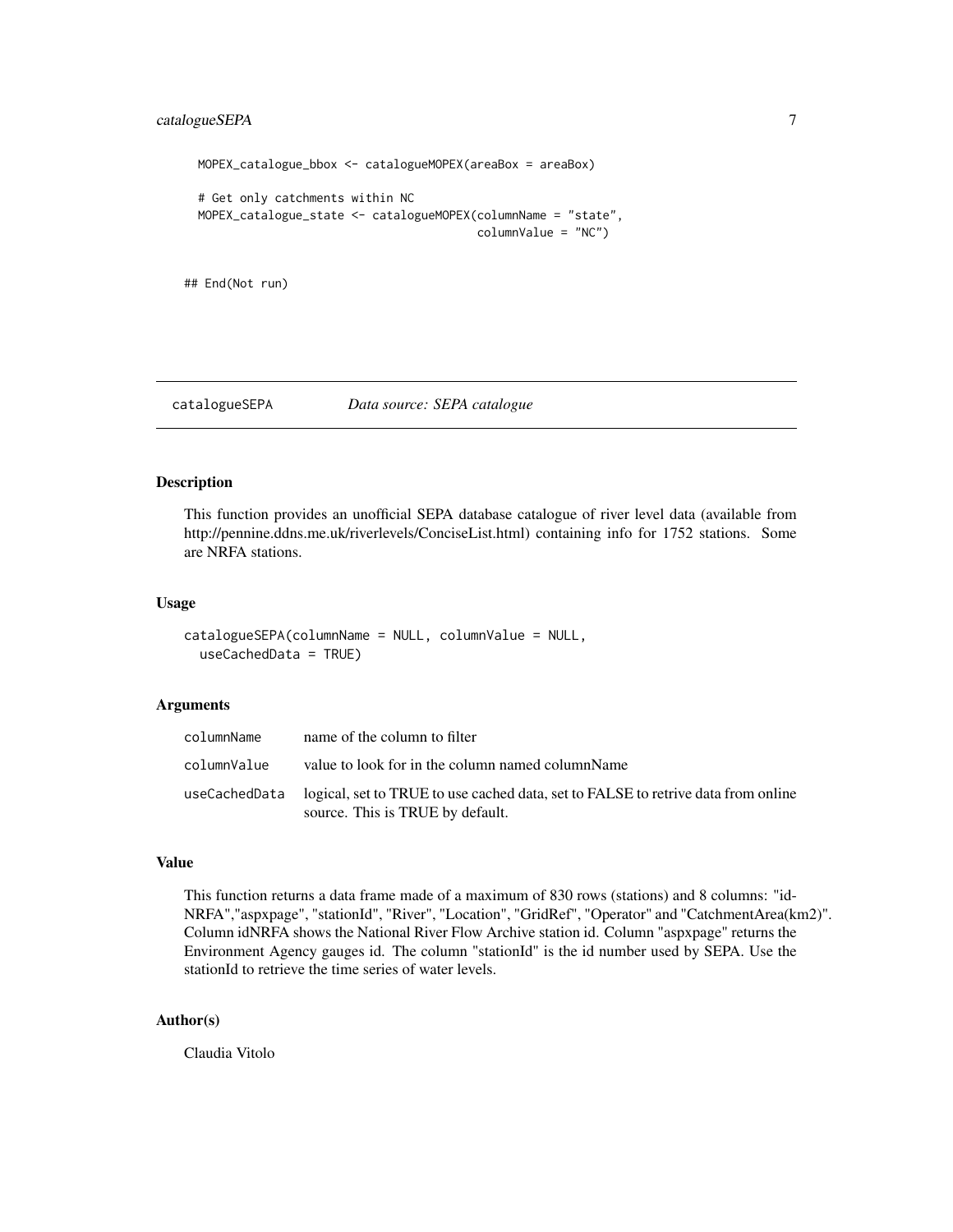# Examples

```
## Not run:
 # Retrieve the whole catalogue
 SEPA_catalogue_all <- catalogueSEPA()
 # Get only catchments with area above 5000 Km2
 SEPA_catalogue_area <- catalogueSEPA(columnName = "CatchmentAreaKm2",
                                       columnValue = ">= 5000")
 # Get only catchments within river Avon
 SEPA_catalogue_river <- catalogueSEPA(columnName = "River",
                                        columnValue = "Avon")
```
## End(Not run)

Data60UKcatalogue *Data set: The Data60UK Catalogue*

#### Description

The Data60UK catalogue

### Usage

```
data("Data60UKcatalogue")
```
### Format

A data frame with 61 stations (rows) and 6 metadata fields (columns).

stationID Station id number.

River String describing the river's name.

Location String describing the location.

gridReference British National Grid Reference.

Latitude

Longitude

# Source

<http://nrfaapps.ceh.ac.uk/datauk60/data.html>

<span id="page-7-0"></span>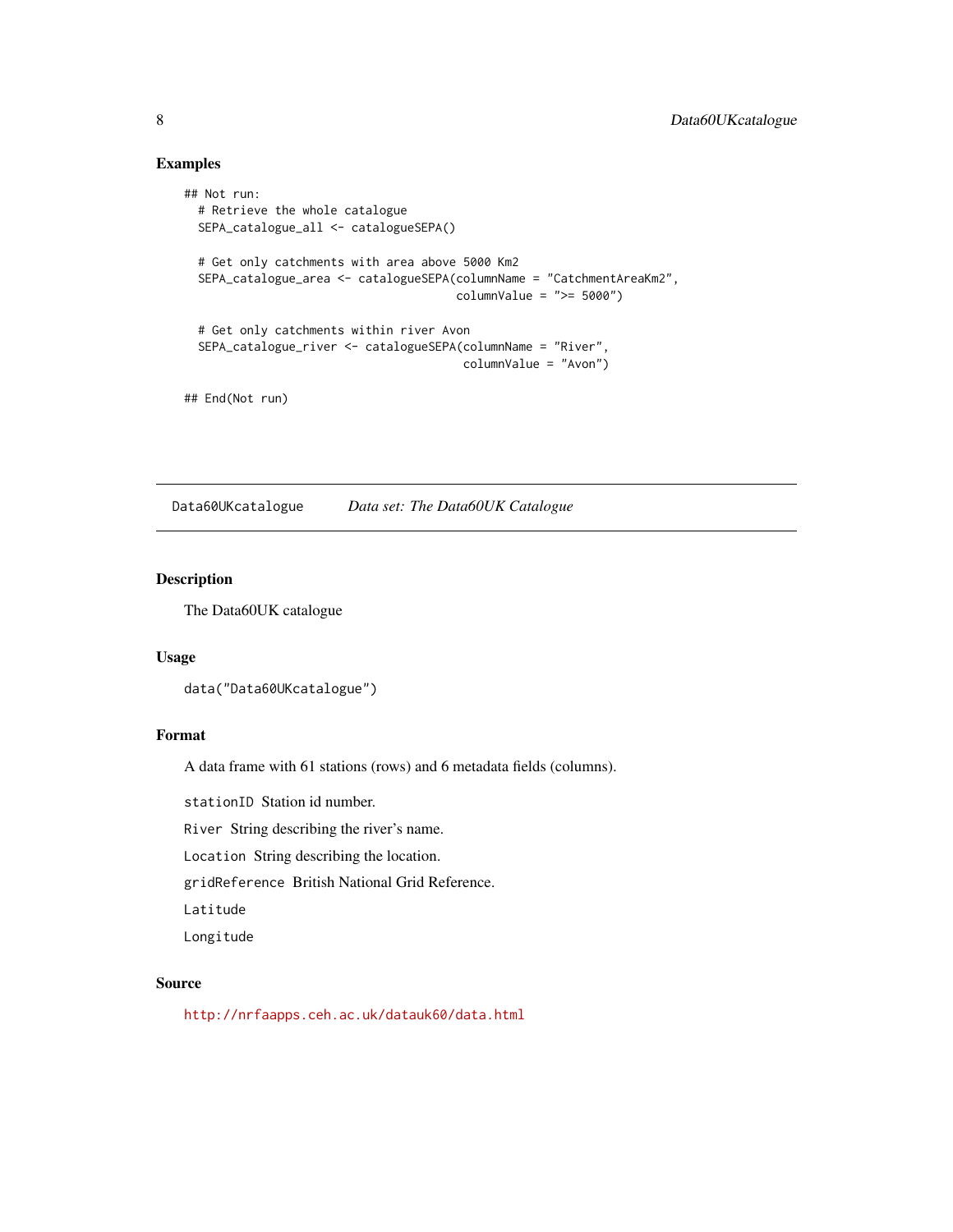<span id="page-8-0"></span>

This function extracts all the links in a ftp page

# Usage

```
getContent(dirs)
```
# Arguments

dirs is the url from which links should be extracted

# Value

vector containing all the links in the page

# Author(s)

Claudia Vitolo

# Examples

```
## Not run:
  # Retrieve mopex daily catalogue
  url <- "ftp://hydrology.nws.noaa.gov/pub/gcip/mopex/US_Data/Us_438_Daily/"
  getContent(dirs = url)
```
## End(Not run)

GRDCcatalogue *Data set: The GRDC Catalogue*

# Description

The GRDC catalogue

#### Usage

data("GRDCcatalogue")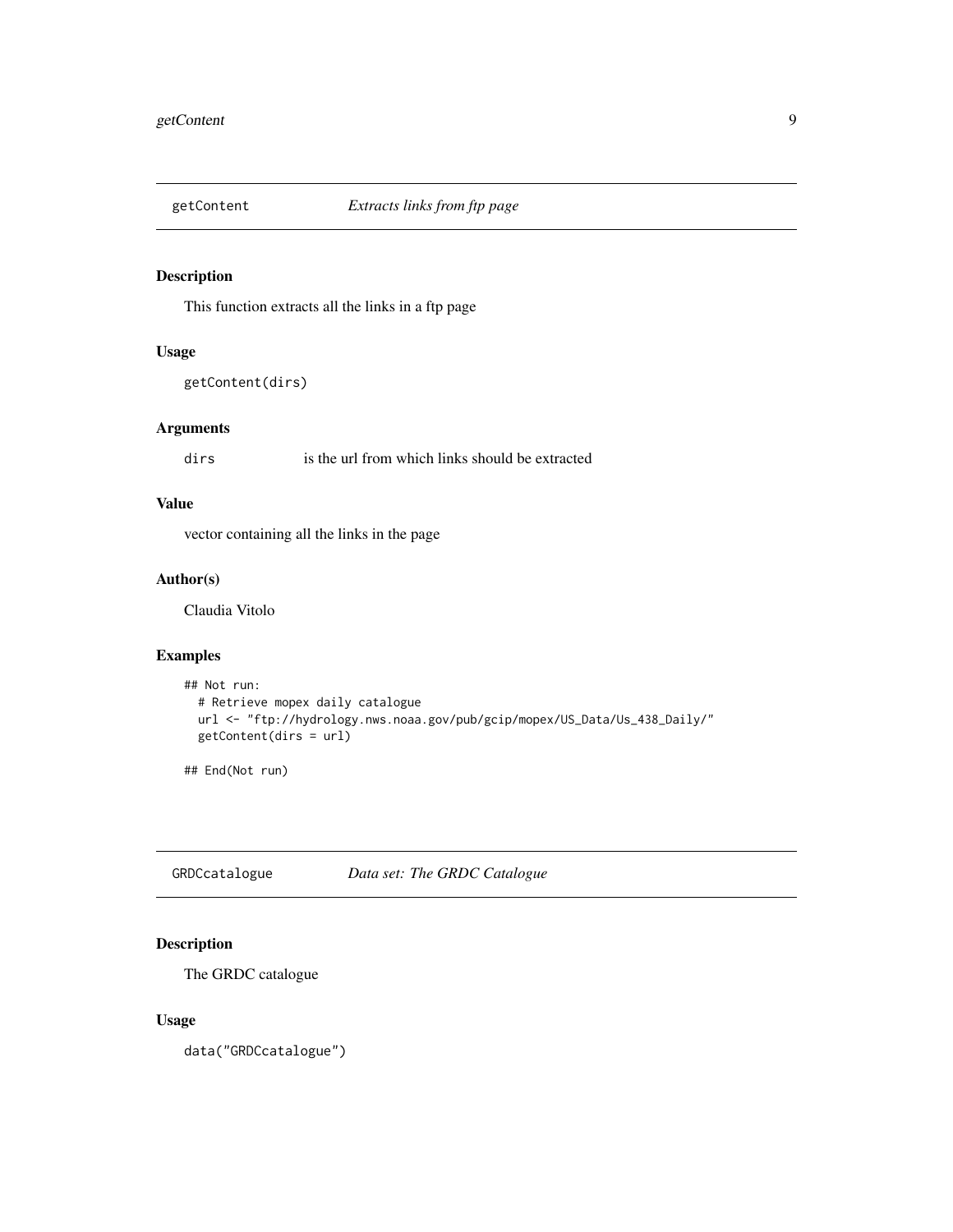# Format

A data frame with 9252 stations (rows) and 46 metadata fields.

- grdc\_no : GRDC station number
- wmo\_reg : WMO region
- sub\_reg : WMO subregion
- nat\_id : national station ID
- river : river name
- station : station name
- country : country code (ISO 3166)
- lat : latitude, decimal degree
- long : longitude, decimal degree
- area : catchment size, km2
- altitude : height of gauge zero, m above sea level
- ds\_stat\_no : GRDC station number of next downstream GRDC station
- d\_start : daily data available from year
- d\_end : daily data available until year
- d\_yrs : length of time series, daily data
- d\_miss : percentage of missing values (daily data)
- m\_start : monthly data available from
- m\_end : monthly data available until
- m\_yrs : length of time series, monthly data
- m\_miss : percentage of missing values (monthly data)
- t\_start : earliest data available
- t\_end : latest data available
- t\_yrs : maximum length of time series, daily and monthly data
- lta\_discharge : mean annual streamflow, m3/s
- r\_volume\_yr : mean annual volume, km3
- r\_height\_yr : mean annual runoff depth, mm

#### Source

[http://www.bafg.de/GRDC/EN/02\\_srvcs/21\\_tmsrs/211\\_ctlgs/catalogues\\_node.html](http://www.bafg.de/GRDC/EN/02_srvcs/21_tmsrs/211_ctlgs/catalogues_node.html)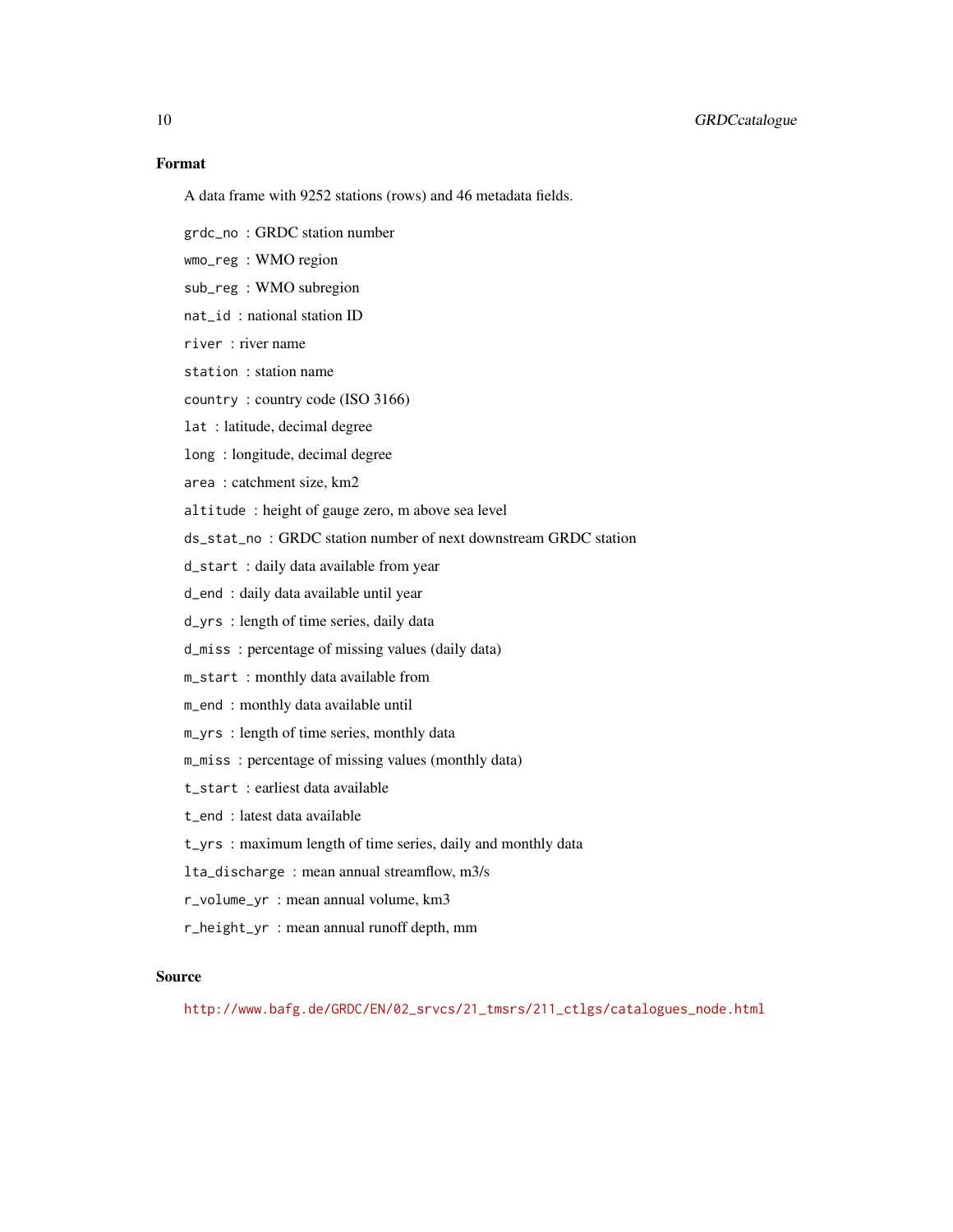<span id="page-10-0"></span>

The grdcLTMMD look-up table

#### Usage

data("grdcLTMMD")

#### Format

A data frame with 6 rows and 4 columns.

WMO\_Region an integer between 1 and 6

Coverage

Number\_of\_stations

Archive url to spreadsheet

#### Source

<http://www.bafg.de/GRDC>

hddtools *hddtools: Hydrological Data Discovery Tools*

#### Description

Many governmental bodies and institutions are currently committed to publish open data as the result of a trend of increasing transparency, based on which a wide variety of information produced at public expense is now becoming open and freely available to improve public involvement in the process of decision and policy making. Discovery, access and retrieval of information is, however, not always a simple task. Especially when access to data APIs is not allowed, downloading a metadata catalogue, selecting the information needed, requesting datasets, de-compression, conversion, manual filtering and parsing can become rather tedious. The R package hddtools is an open source project, designed to make all the above operations more efficient by means of reusable functions.

The package facilitate access to various online data sources such as:

- KGClimateClass (<http://koeppen-geiger.vu-wien.ac.at/>): The Koppen Climate Classification map is used for classifying the world's climates based on the annual and monthly averages of temperature and precipitation
- GRDC ([http://www.bafg.de/GRDC/EN/Home/homepage\\_node.html](http://www.bafg.de/GRDC/EN/Home/homepage_node.html)): The Global Runoff Data Centre (GRDC) provides datasets for all the major rivers in the world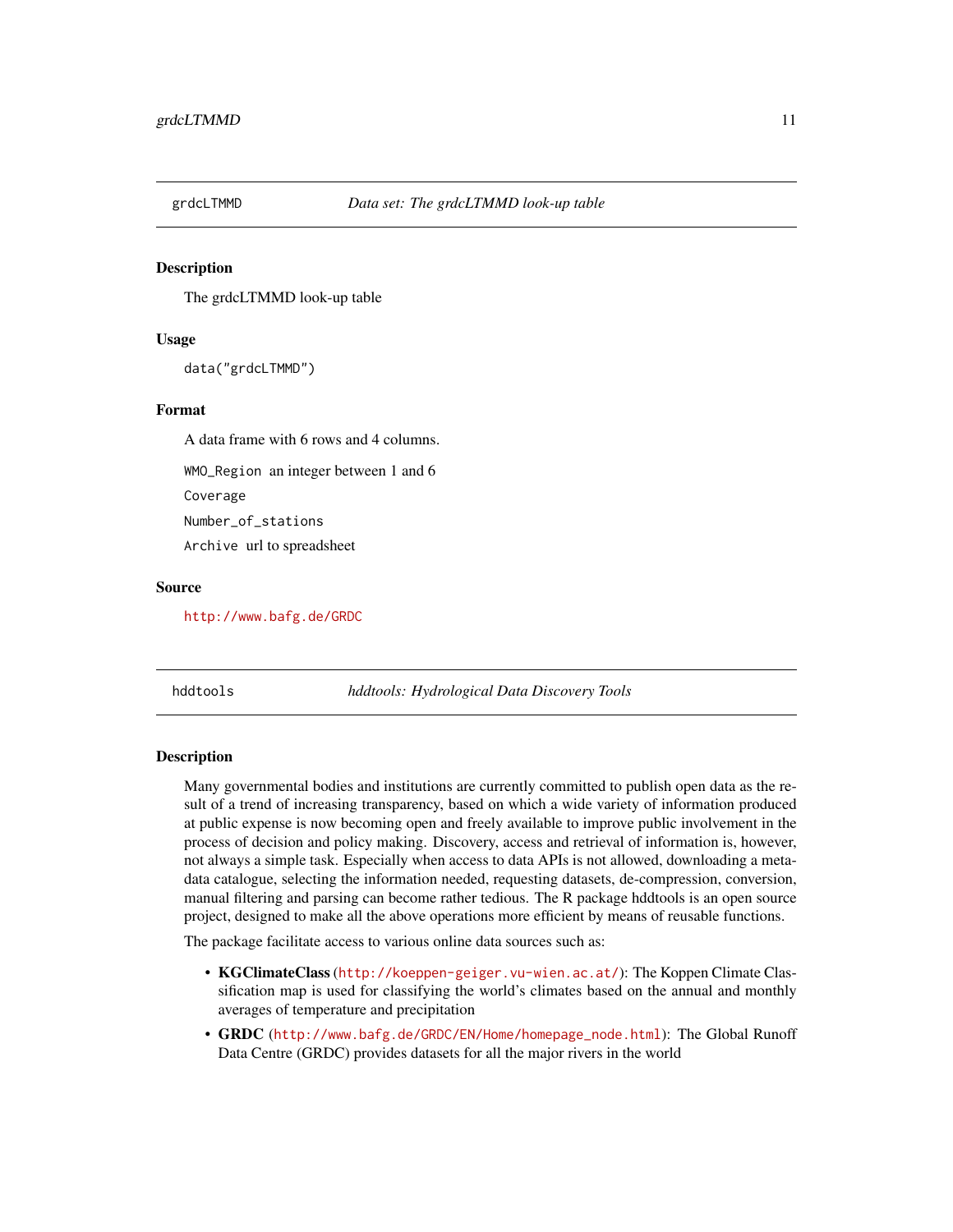- <span id="page-11-0"></span>• Data60UK (<http://tdwg.catchment.org/datasets.html>): The Data60UK initiative collated datasets of areal precipitation and streamflow discharge across 61 gauging sites in England and Wales (UK).
- MOPEX (<http://tdwg.catchment.org/datasets.html>): This dataset contains historical hydrometeorological data and river basin characteristics for hundreds of river basins in the US.
- SEPA (<http://apps.sepa.org.uk/waterlevels/>): The Scottish Environment Protection Agency (SEPA) provides river level data for hundreds of gauging stations in the UK.

This package complements R's growing functionality in environmental web technologies by bridging the gap between data providers and data consumers. It is designed to be an initial building block of scientific workflows for linking data and models in a seamless fashion.

#### References

Vitolo C, Buytaert W, 2014, HDDTOOLS: an R package serving Hydrological Data Discovery Tools, AGU Fall Meeting, 15-19 December 2014, San Francisco, USA.

| KGClimateClass | Function to identify the updated Koppen-Greiger climate zone (on a |
|----------------|--------------------------------------------------------------------|
|                | $0.1 x 0.1$ degrees resolution map).                               |

#### Description

Given a bounding box, the function identifies the overlapping climate zones.

#### Usage

```
KGClimateClass(areaBox = NULL, updatedBy = "Peel", verbose = FALSE)
```
#### Arguments

| areaBox   | bounding box, a list made of 4 elements: minimum longitude (lonMin), mini-<br>mum latitude (latMin), maximum longitude (lonMax), maximum latitude (lat-<br>Max) |
|-----------|-----------------------------------------------------------------------------------------------------------------------------------------------------------------|
| updatedBy | this can either be "Kottek" or "Peel"                                                                                                                           |
| verbose   | if TRUE more info are printed on the screen                                                                                                                     |

# Value

List of overlapping climate zones.

#### Author(s)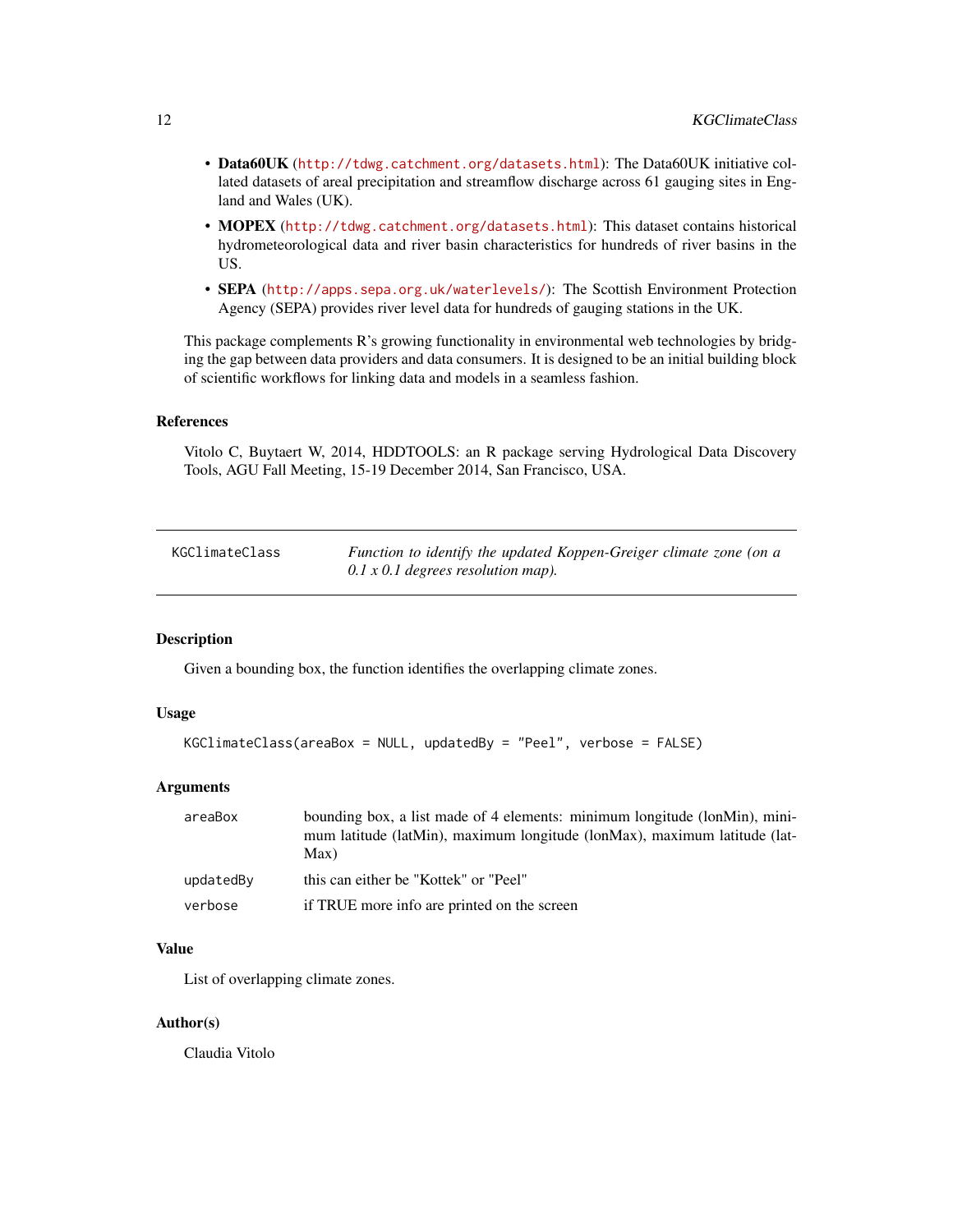# <span id="page-12-0"></span>MOPEXcatalogue 13

# References

```
Kottek et al. (2006): http://koeppen-geiger.vu-wien.ac.at/. Peel et al. (2007): http:
//people.eng.unimelb.edu.au/mpeel/koppen.html.
```
# Examples

```
## Not run:
  # Define a bounding box
  areaBox <- raster::extent(-3.82, -3.63, 52.41, 52.52)
  # Get climate classes
  KGClimateClass(areaBox = areaBox)
```
## End(Not run)

MOPEXcatalogue *Data set: The MOPEX Catalogue*

#### Description

The MOPEX catalogue

#### Usage

data("MOPEXcatalogue")

# Format

A data frame with 431 stations (rows) and 12 metadata fields (columns).

stationID Station id number. longitude latitude elevation V5 datestart dateend V8 V9 state V11 basin String describing the river's name.

#### Source

[ftp://hydrology.nws.noaa.gov/pub/gcip/mopex/US\\_Data/](ftp://hydrology.nws.noaa.gov/pub/gcip/mopex/US_Data/)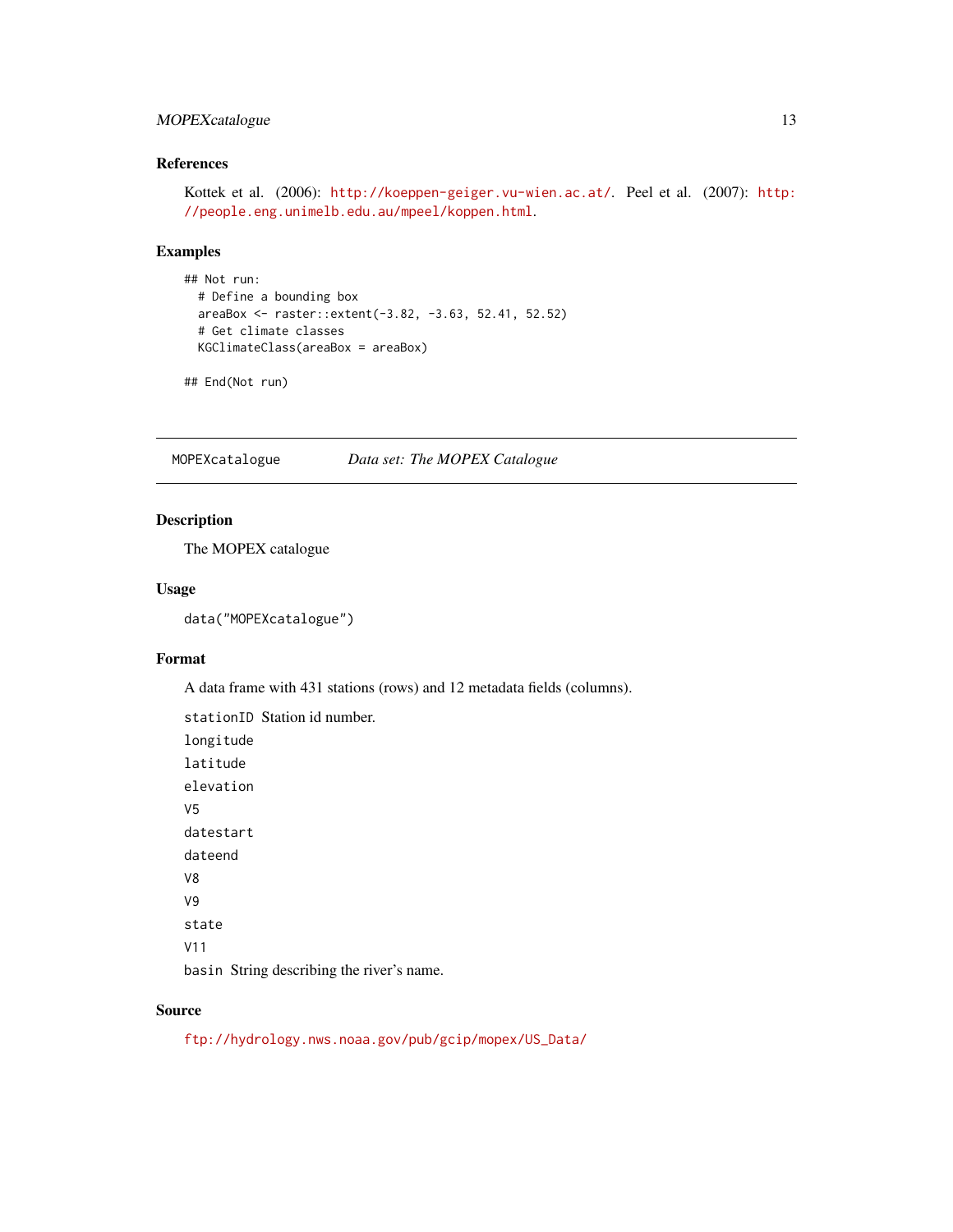<span id="page-13-0"></span>

The SEPA catalogue

#### Usage

data("SEPAcatalogue")

#### Format

A data frame with 830 observations on the following 8 variables.

idNRFA National River Flow Archive id number.

aspxpage Environment Agency gauges id.

stationId SEPA station id.

River String describing the river's name.

Location String describing the location.

GridRef British National Grid Reference.

Operator The operator's name.

CatchmentAreaKm2 Area of the catchment.

#### Source

<http://pennine.ddns.me.uk/riverlevels/ConciseList.html>

tsData60UK *Interface for the Data60UK database of Daily Time Series*

#### Description

This function extract the dataset containing daily rainfall and streamflow discharge at one of the Data60UK locations.

#### Usage

tsData60UK(stationID, plotOption = FALSE, twindow = NULL)

# Arguments

| stationID  | hydrometric reference number (string)                                           |
|------------|---------------------------------------------------------------------------------|
| plotOption | boolean to define whether to plot the results. By default this is set to FALSE. |
| twindow    | is a vector of dates and times for which the data should be retrieved           |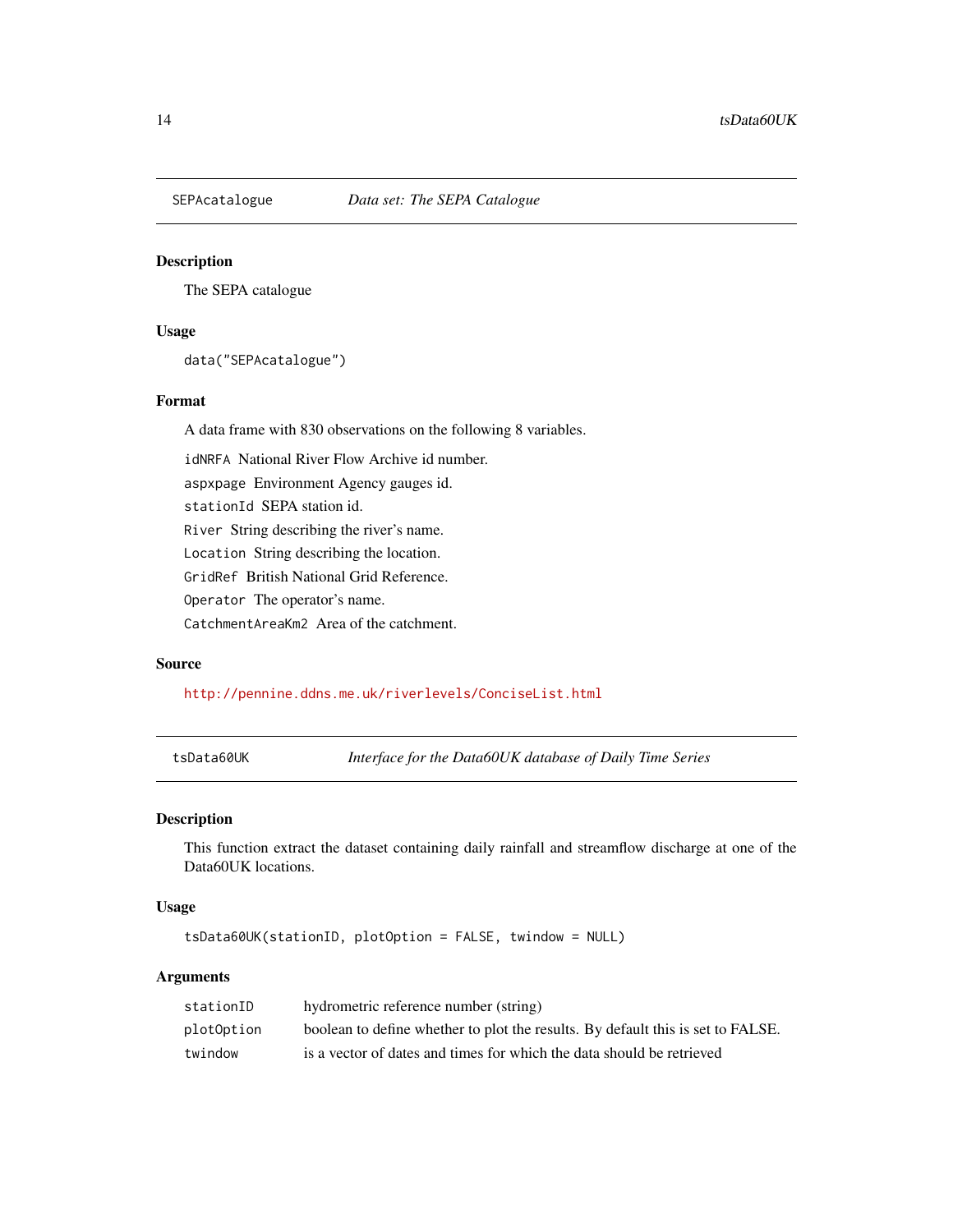#### <span id="page-14-0"></span>tsGRDC  $\qquad \qquad$  15

# Value

The function returns a data frame containing 2 time series (as zoo objects): "P" (precipitation) and "Q" (discharge).

#### Author(s)

Claudia Vitolo

# Examples

```
## Not run:
  stationID <- catalogueData60UK()$stationID[1]
  Morwick <- tsData60UK(stationID = stationID)
  Morwick <- tsData60UK(stationID = stationID, plotOption = TRUE)
## End(Not run)
```

| tsGRDC | Interface for the Global Runoff Data Centre database of Monthly Time |
|--------|----------------------------------------------------------------------|
|        | <i>Series</i>                                                        |

# Description

This function interfaces the Global Runoff Data Centre monthly mean daily discharges database.

#### Usage

```
tsGRDC(stationID, plotOption = FALSE)
```
# Arguments

| stationID  | 7 string that identifies a station, GRDC station number is called "grdc no" in the<br>catalogue. |
|------------|--------------------------------------------------------------------------------------------------|
|            |                                                                                                  |
| plotOption | boolean to define whether to plot the results. By default this is set to TRUE.                   |

#### Details

Please note that not all the GRDC stations listed in the catalogue have monthly data available.

### Value

The function returns a list of 6 tables:

- LTVDThis is a table containing seasonal variability of river discharge based on original daily data. It is made of 8 columns:
	- LTV\_LMM\_Monthly\_\_MM: calendar month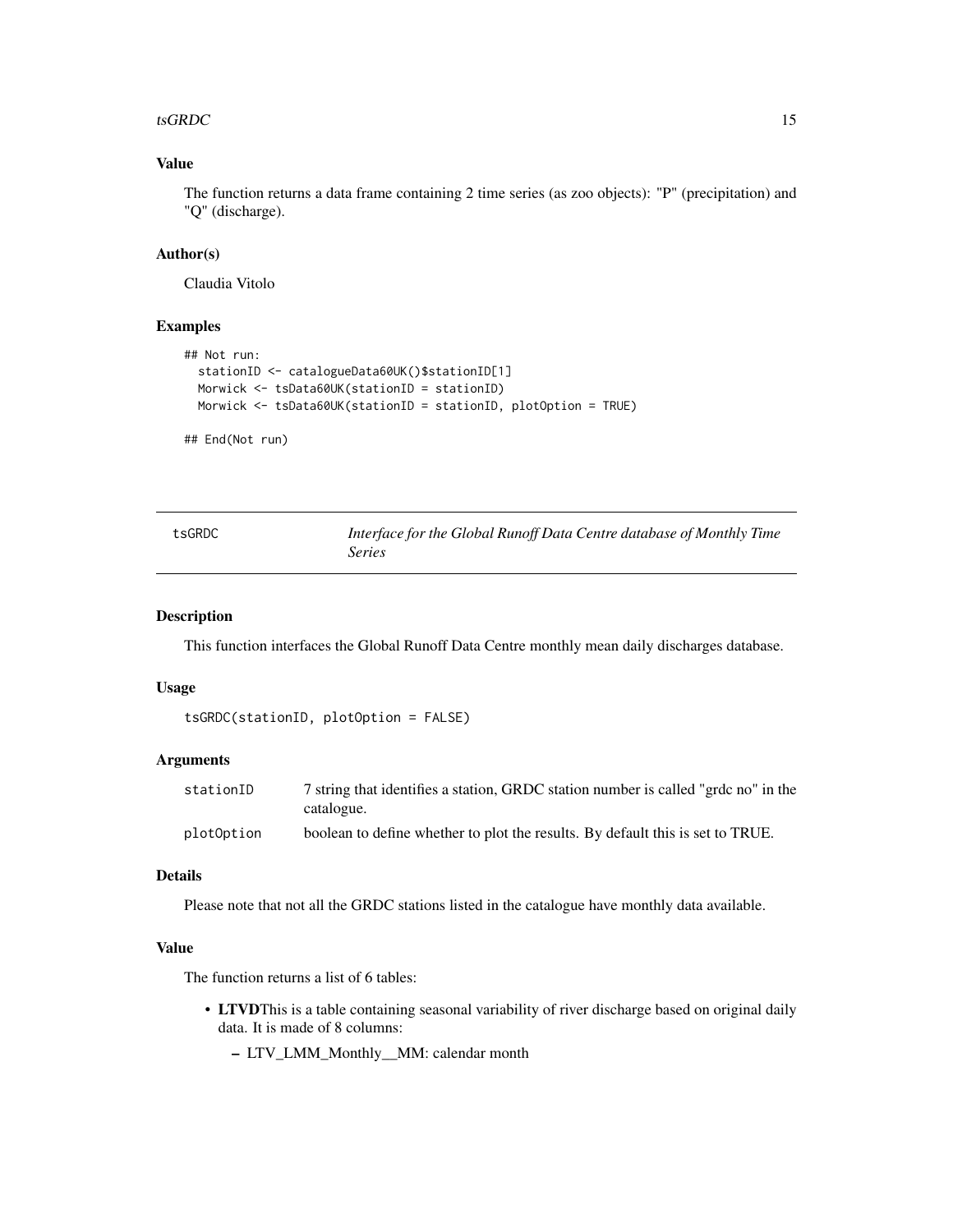- LTV\_LDM\_Day\_\_Value: lowest daily discharge value in each calendar month in the given time series, calculated from lowest values of each calendar month in consecutive calendar years.
- LTV\_LDM\_Day\_\_YYYY\_MM\_DD: Date of occurrence of lowest daily discharge
- LTV\_MDM\_Day\_\_MM: calendar month
- LTV\_MDM\_Day\_\_Value: mean of daily discharge values in each calendar month in the given time series, calculated from monthly means of each calendar month in consecutive calendar years.
- LTV\_HDM\_Day\_\_MM: calendar month
- LTV\_HDM\_Day\_\_Value: highest daily discharge value in each calendar month in the given time series, calculated from highest values of each calendar month in consecutive calendar years.
- LTV\_HDM\_Day\_\_YYYY\_MM\_DD: Date of occurrence of highest daily discharge
- LTVMThis is a table containing seasonal variability of river discharge based on monthly data. It is made of 8 columns:
	- LTV\_LMM\_Monthly\_\_MM: calendar month
	- LTV\_LMM\_Monthly\_\_Value: lowest monthly discharge value in each calendar month in the given time series, calculated from lowest values of each calendar month in consecutive calendar years.
	- LTV\_LMM\_Monthly\_\_YYYY\_MM\_DD: Date of occurrence of lowest monthly discharge
	- LTV\_MMM\_Month\_\_MM: calendar month
	- LTV\_MMM\_Month\_\_Value: mean of monthly discharge values in each calendar month in the given time series, calculated from values of each calendar month in consecutive calendar years..
	- LTV\_HMM\_Month\_\_MM: calendar month
	- LTV\_HMM\_Month\_\_Value: highest monthly discharge value in each calendar month in the given time series, calculated from highest values of each calendar month in consecutive calendar years.
	- LTV\_HMM\_Month\_\_YYYY\_MM\_DD: Date of occurrence of highest monthly discharge
- PVDThis is a table containing ... It is made of 7 columns:
	- LQ\_Day\_\_Value: lowest daily discharge value in the given time series, calculated from lowest values of consecutive calendar years.
	- LQ\_Day\_\_YYYY\_MM\_DD: Date of occurrence of lowest daily discharge
	- MLQ\_Day\_\_Value: mean of lowest daily discharge values in the given time series, calculated from lowest values of consecutive calendar years.
	- MQ\_Day\_\_Value: mean of daily discharge values in the given time series, calculated from yearly means of consecutive calendar years.
	- MHQ\_Day\_\_Value: mean of highest daily discharge values in the given time series, calculated from highest values of consecutive calendar years.
	- HQ\_Day\_\_Value: highest daily discharge value in the given time series, calculated from highest values of consecutive calendar years.
	- HQ\_Day\_\_YYYY\_MM\_DD: Date of occurrence of highest daily discharge
- PVMThis is a table containing ... It is made of 5 columns: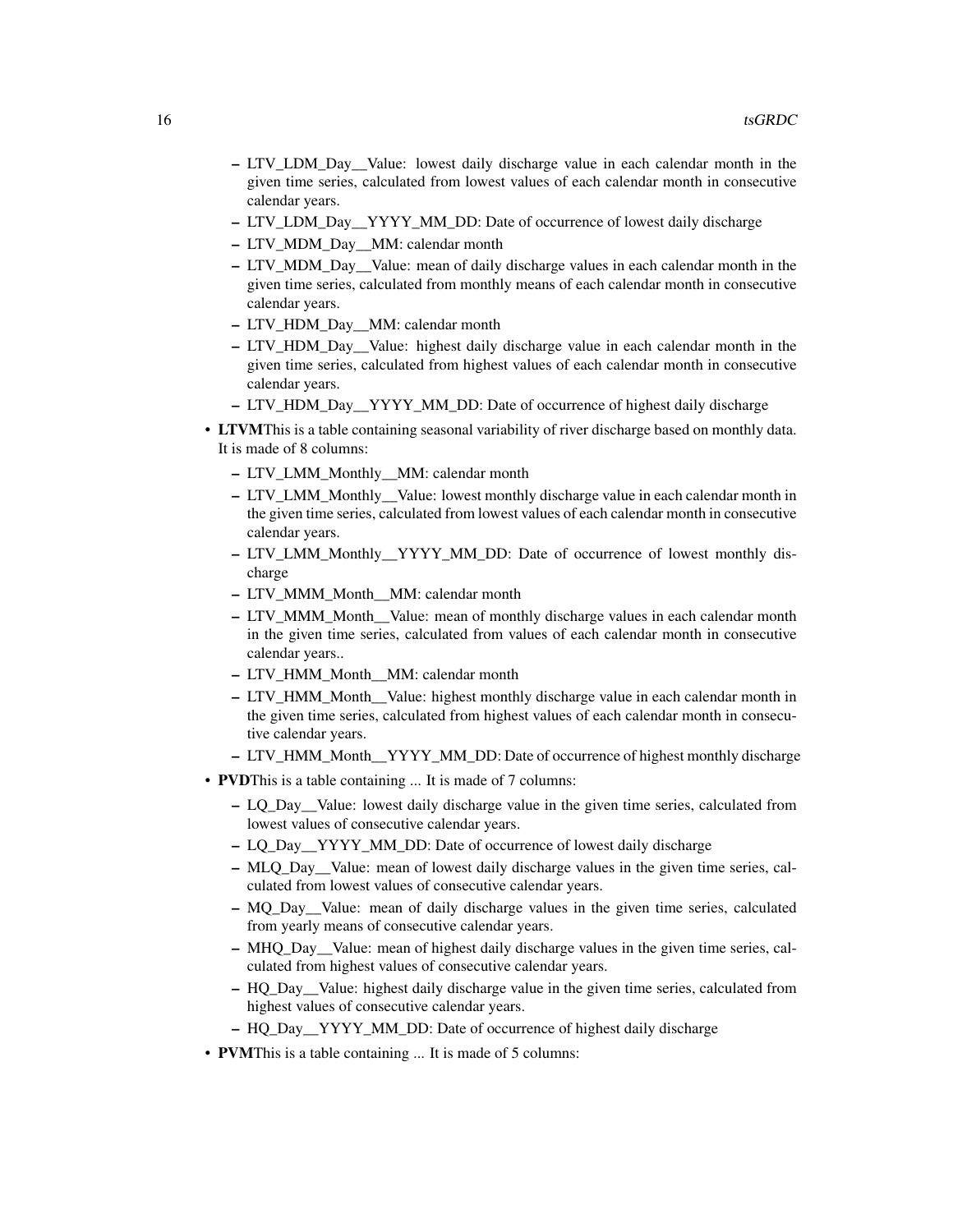- LQ\_Month\_\_Value: lowest monthly discharge value in the given time series, calculated from lowest yearly values of consecutive calendar years.
- LQ\_Month\_\_YYYY\_MM: month of first occurence of lowest monthly discharge
- MQ\_Month\_\_Value: mean of monthly discharge values in the given time series, calculated from yearly means of consecutive calendar years.
- HQ\_Month\_\_Value: highest monthly discharge value in the given time series, calculated from highest yearly values of consecutive calendar years.
- HQ\_Month\_\_YYYY\_MM: month of first occurence of highest monthly discharge
- YVDThis is a table containing ... It is made of 12 columns:
	- Year\_Min\_Day\_\_YYYY: calender year
	- Year\_Min\_Day\_\_Value: Lowest daily discharge value in the given calendar year, calculated from 12 lowest monthly values in the year in question.
	- Year\_Min\_Day\_\_YYYY\_MM\_DD: date of first occurence
	- Year\_Mean\_Min\_Day\_\_YYYY: calender year
	- Year\_Mean\_Min\_Day\_\_Value: mean of lowest daily discharge values in the given calendar year, calculated from 12 lowest monthly values in the year in question.
	- Year\_Mean\_Day\_\_YYYY: calender year
	- Year\_Mean\_Day\_\_Value: Mean of daily discharge values in the given calendar year, calculated from 12 monthly means in the year in question.
	- Year\_Mean\_Max\_Day\_\_YYYY: calender year
	- Year\_Mean\_Max\_Day\_\_Value: mean of highest daily discharge values in the given calendar year, calculated from 12 highest monthly values in the year in question.
	- Year\_Max\_Day\_\_YYYY: calender year
	- Year\_Max\_Day\_\_Value: highest daily discharge value in the given calendar year, calculated from 12 highest monthly values in the year in question.
	- Year\_Max\_Day\_\_YYYY\_MM\_DD: date of first occurence
- YVMThis is a table containing ... It is made of 8 columns:
	- Year\_Min\_Month\_\_YYYY: calender year
	- Year\_Min\_Month\_\_Value: lowest monthly discharge value in the given calendar year, calculated from 12 monthly values in the year in question.
	- Year\_Min\_Month\_\_YYYY\_MM: month of first occurence
	- Year\_Mean\_Month\_\_Value: mean of monthly discharge values in the given calendar year, calculated from 12 monthly values in the year in question.
	- Year\_Max\_Month\_\_YYYY: calender year
	- Year\_Max\_Month\_\_Value: highest monthly discharge value in the given calendar year, calculated from 12 monthly values in the year in question.
	- Year\_Max\_Month\_\_YYYY\_MM: month of first occurence

#### Author(s)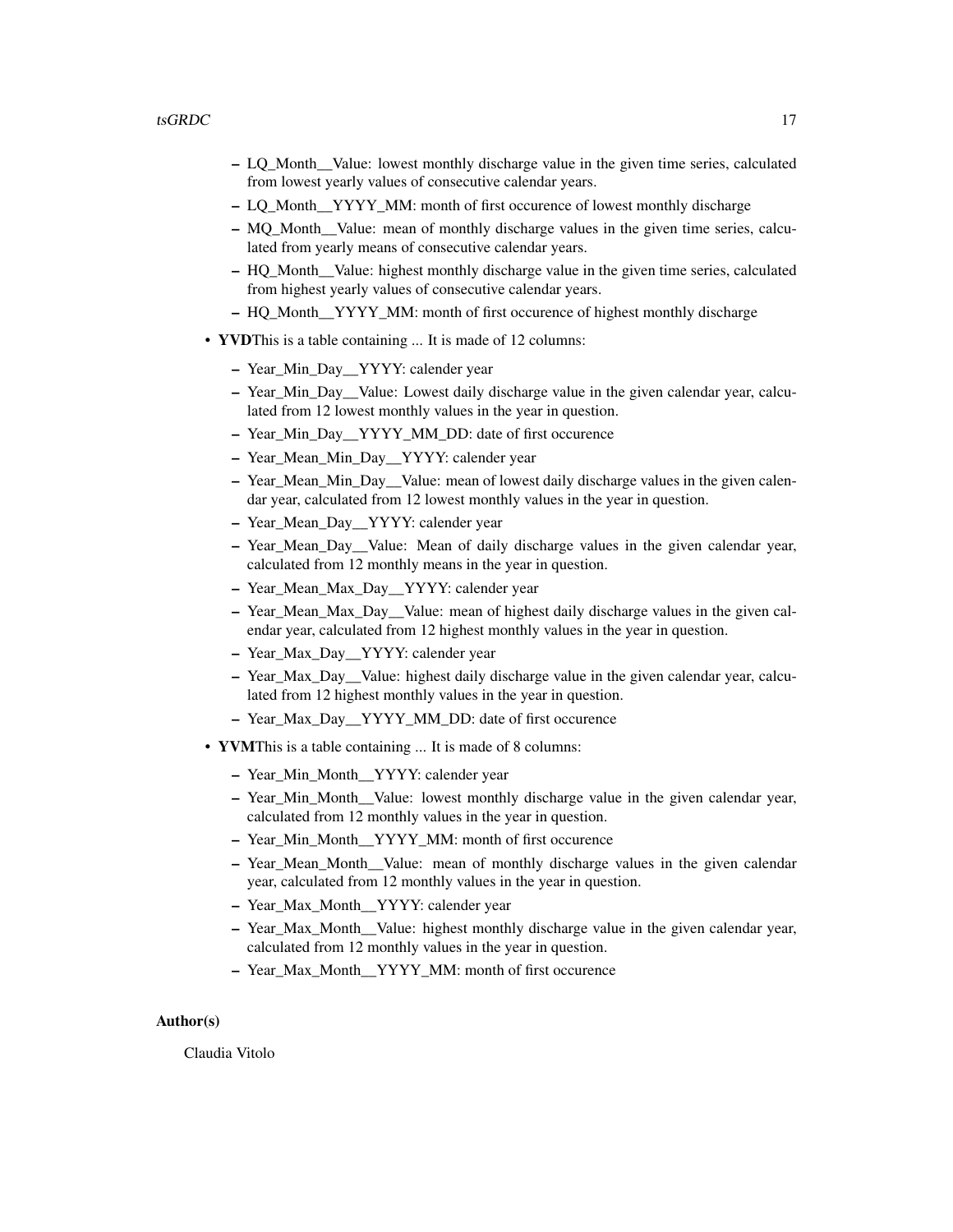# Examples

```
## Not run:
 Adaitu <- tsGRDC(stationID = "1577602")
 Adaitu <- tsGRDC(stationID = catalogueGRDC()$grdc_no[1000],
                  plotOption = TRUE)
## End(Not run)
```
tsMOPEX *Interface for the MOPEX database of Daily Time Series*

# Description

This function extract the dataset containing daily rainfall and streamflow discharge at one of the MOPEX locations.

#### Usage

```
tsMOPEX(stationID, plotOption = FALSE, timeExtent = NULL)
```
#### Arguments

| stationID  | hydrometric reference number (string)                                          |
|------------|--------------------------------------------------------------------------------|
| plotOption | boolean to define whether to plot the results. By default this is set to TRUE. |
| timeExtent | is a vector of dates and times for which the data should be retrieved          |

#### Value

The function returns a data frame containing 2 time series (as zoo objects): "P" (precipitation) and "Q" (discharge).

# Author(s)

Claudia Vitolo

```
## Not run:
 stationID <- catalogueMOPEX()$stationID[1]
 BroadRiver <- tsMOPEX(stationID = stationID)
 BroadRiver <- tsMOPEX(stationID = stationID, plotOption = TRUE)
## End(Not run)
```
<span id="page-17-0"></span>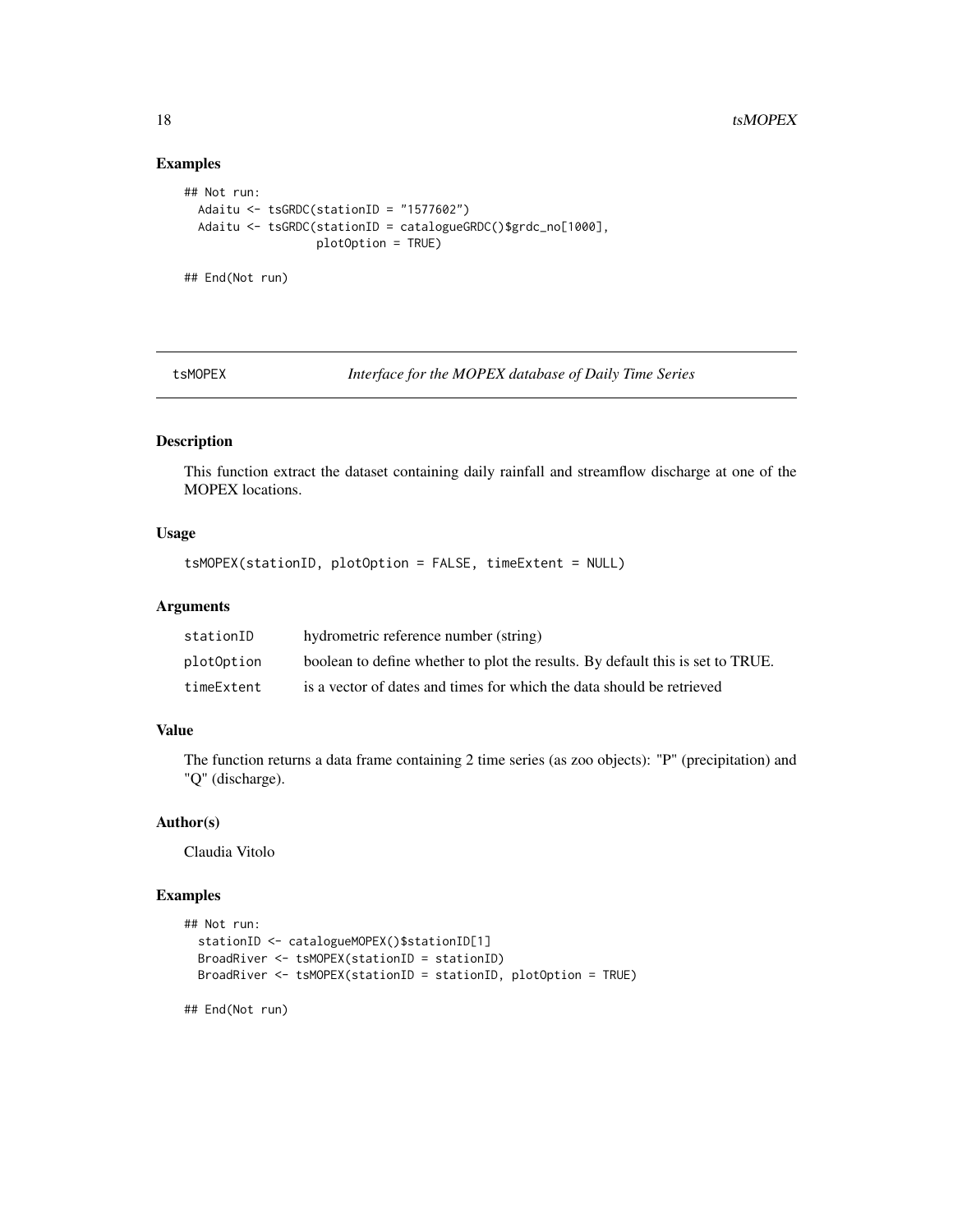<span id="page-18-0"></span>

This function extract the dataset containing daily rainfall and streamflow discharge at one of the MOPEX locations.

#### Usage

```
tsSEPA(stationID, plotOption = FALSE, timeExtent = NULL)
```
# Arguments

| stationID  | hydrometric reference number (string)                                          |
|------------|--------------------------------------------------------------------------------|
| plotOption | boolean to define whether to plot the results. By default this is set to TRUE. |
| timeExtent | is a vector of dates and times for which the data should be retrieved          |

# Value

The function returns river level data in a zoo object.

# Author(s)

Claudia Vitolo

```
## Not run:
  sampleID <- catalogueSEPA()$stationId[1]
  sampleTS <- tsSEPA(stationID = sampleID, plotOption = TRUE)
## End(Not run)
```